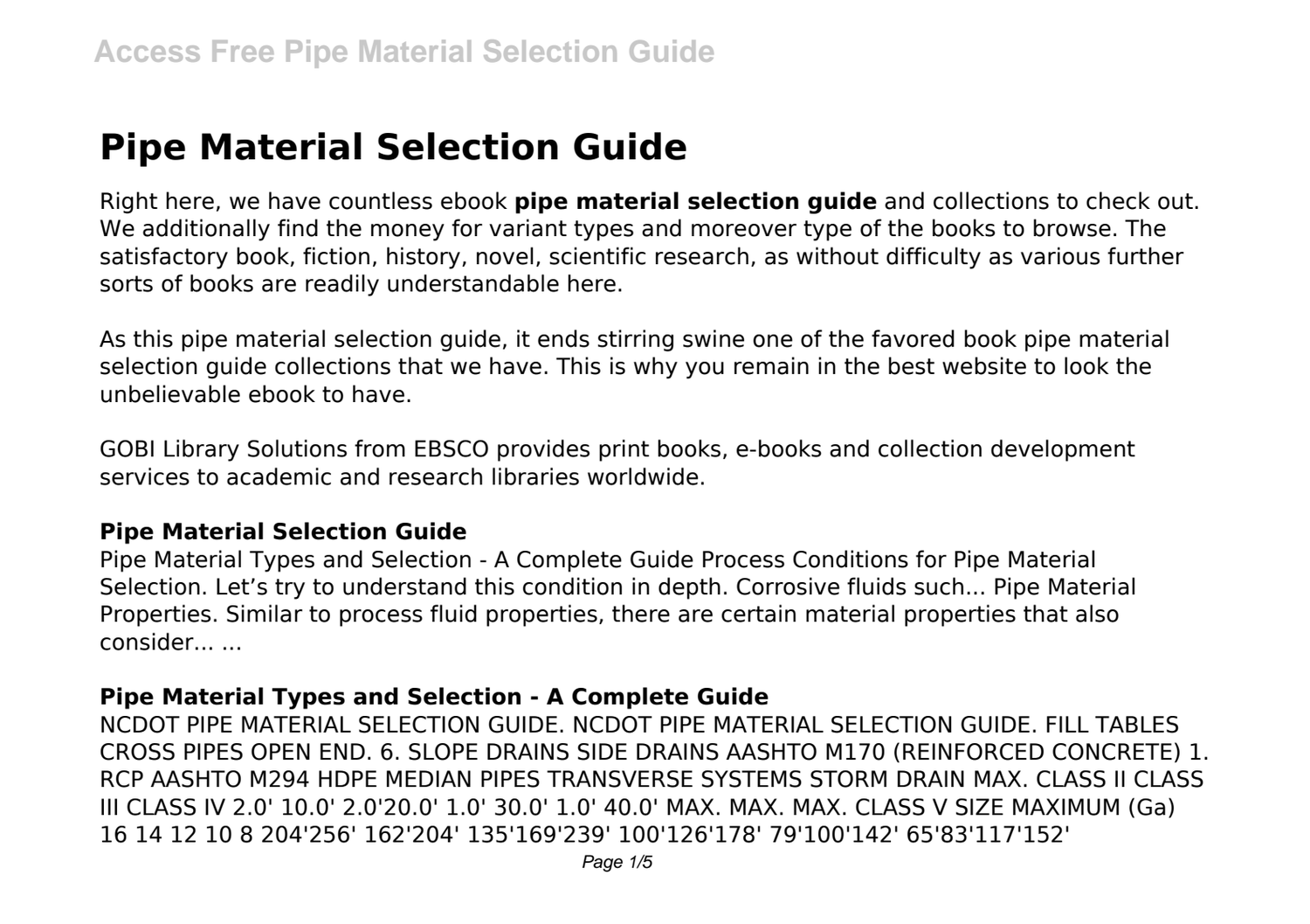55'70'100'130'160' 48' 61' 87'113'139' 54' 77'100'123' ...

## **NCDOT PIPE MATERIAL SELECTION GUIDE**

The Piping Material Selection Guide for Process Systems, as the title states, is a guide for the piping engineer who is faced with the challenge of choosing the correct piping materials of construction. The list of codes and standards in ASME B31.3 that apply to process plant design is huge, and it is impossible to cover them all in one book. ...

#### **Pipe Material Selection Guide - laplume.info**

The basis of material selection uses progressively more expensive material options and is as follows: Use bare carbon steel material i.e. without any internal coating with a corrosion allowance. Use bare carbon steel with corrosion inhibition. Use carbon steel pipe with internal coating or lining. Use carbon steel with cathodic protection.

#### **Piping Material Selection - Piping Material List with ASTM ...**

Selection of basic Piping Metallurgy and Material (viz. CS, LTCS, AS, SS, etc.) for piping specification lies with Process/Metallurgy Engineer The above selection is based on process, licensor, and/or intrinsic metallurgy requirement to suit process medium, like corrosion, high temp., pressure, etc.

#### **Piping Material Selection Overview – What Is Piping: All ...**

The Piping Material Selection Guide for Process Systems, as the title states, is a guide for the piping engineer who is faced with the challenge of choosing the correct piping materials of construction. The list of codes and standards in ASME B31.3 that apply to process plant design is huge, and it is impossible to cover them all in one book.

#### **PIPING - Kalhour**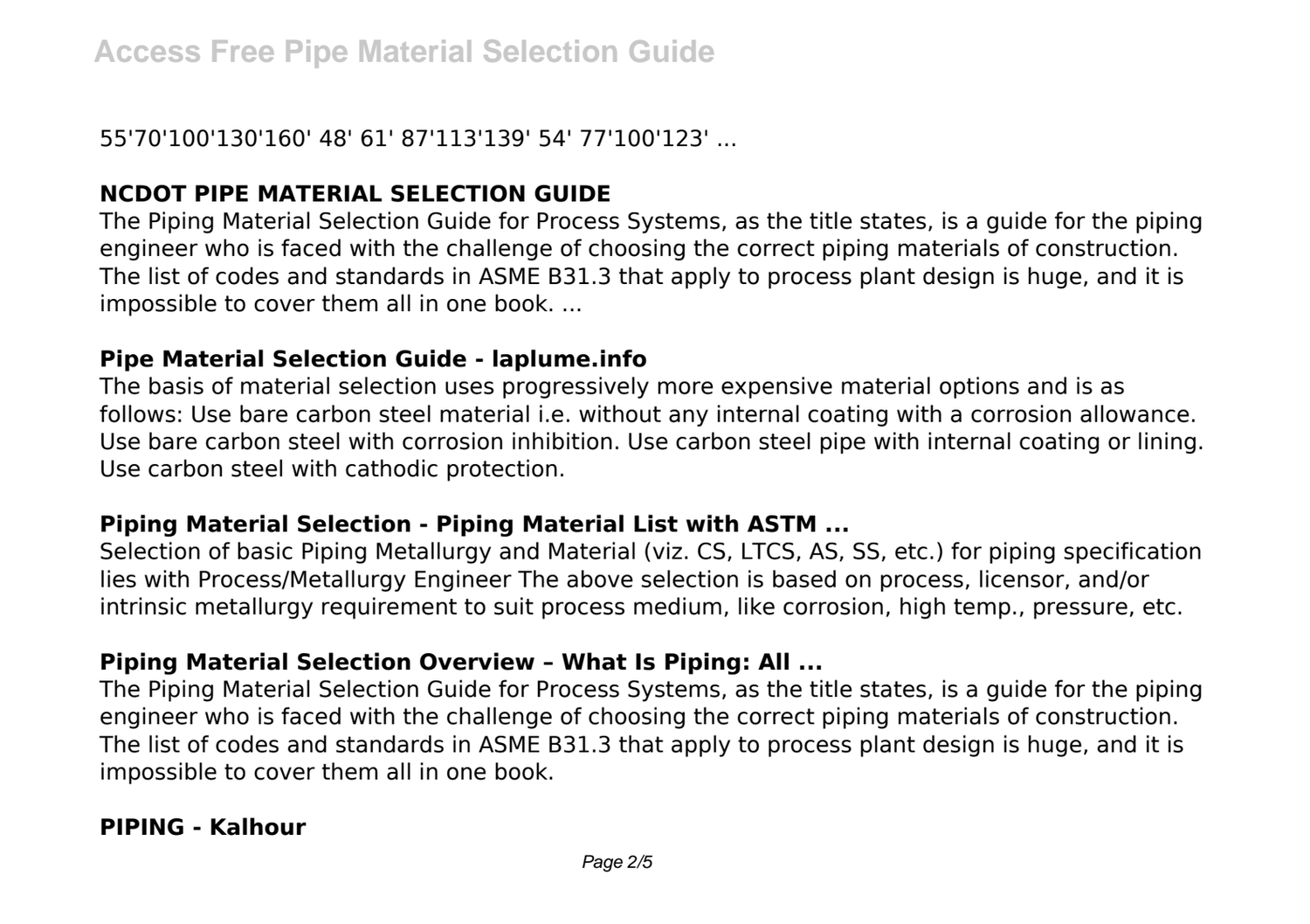Business Center. You are here: Home. Business Center. Design & Construction Project Support. Bulletins and Manuals. CDOT Pipe Material Selection Guide. CDOT Pipe Material Selection Guide Revised on April 30, 2015. This guide will enable Project Managers (PMs) to select the allowable pipe material options for each installation on a specific project.

https://www.codot.gov/business/designsupport/bulletins\_manuals/cdot-pipe-material-selectionguide https://www.codot.gov/@@site-logo/siteLogo.png.

#### **CDOT Pipe Material Selection Guide — Colorado Department ...**

The piping material chosen depends on the application and the water quality. For example, heating systems often employ steel pipe because of its low cost, strength, and resistance to heat-while pure water systems are likely to use virgin polypropylene (PP) or polyvinylidene fluoride (PVDF) pipe. Basic material properties

#### **Selecting pipe and piping materials - Specifying Engineer**

The pipe material selection program is a tool to assist when compiling a list of acceptable pipe materials for pipe types designated as 1, 2, 3, and 5. Due diligence on the part of the designer is required prior to incorporating the final selection of acceptable materials.

#### **Pipe Determination - Indiana**

PIPING MATERIALS PIPES BW FITTINGS FORGINGS\* CAST VALVES STUD BOLTS; High-Temperature Carbon Steel: A106 Gr A: A234 Gr WPA: A105: A216 Gr WCB: A193 Gr B7 A194 Gr 2H: A106 Gr B/A53 Gr B/API 5L Gr. B: A234 Gr WPB: A105: A216 Gr WCB: A106 Gr C: A234 Gr WPC: A105: A216 Gr WCB: Carbon Steel Alloy High-Temp: A335 Gr P1: A234 Gr WP1: A182 Gr F1: A217 Gr WC1: A193 Gr B7 A194 Gr 2H: A335 Gr P11

## **Piping Materials Match Chart (ASTM) - Projectmaterials**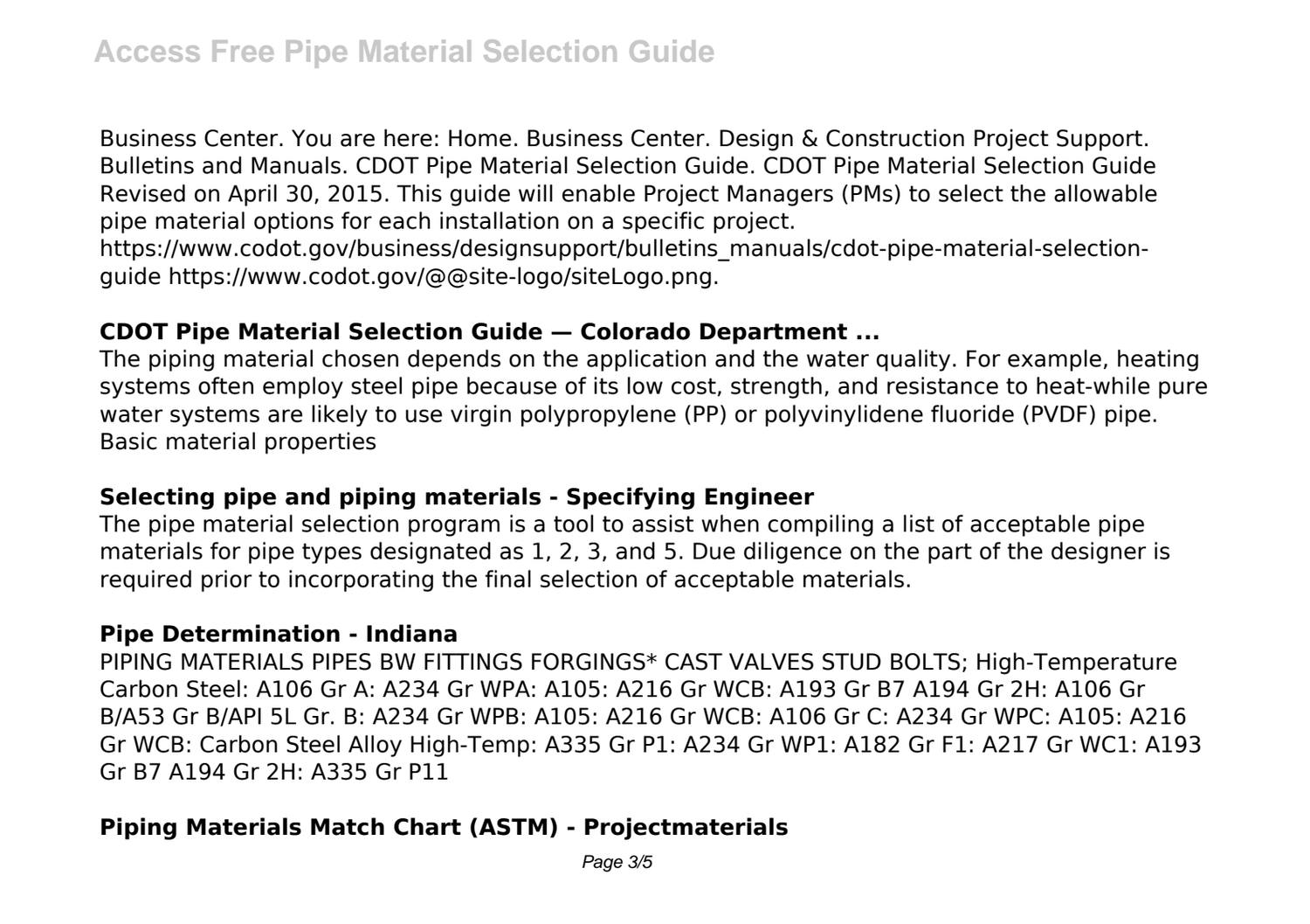5 GENERAL PRINCIPLES FOR MATERIAL SELECTION AND CORROSION PROTECTION 5.1 Material selection Material selection shall be optimized, considering investment and operational costs, such that Life Cycle Costs (LCC) are minimized while providing acceptable safety and reliability. The following key factors apply to materials selection:

#### **MATERIALS SELECTION**

Material group is defined in Table A-1. For example, SA 106 B is given a Min Temp rating of "B". Entering Figure 323.2.2A, this material is impact testing exempt up to a thickness of 0.5" down to a minimum temperature of –20 F. Curve B rises to a minimum temperature of 75 F for a material thickness of 3".

#### **Material Selection - Piping Design | PIPING GUIDE**

The CDOT Pipe Material Selection Guide identifies the specific engineering and performance criteria used to evaluate the acceptability of alternative pipe materials.

#### **Pipe selection Policy**

See numerous photos featuring combinations with other critical pipe supports in order to allow for movement or a low coefficient of friction. Increase your understanding of the value-added services that are offered by PT&P, and rest assured that your slide plate and pipe roller needs can be taken care of by our 24×7 web-based emergency ...

## **Pipe Support Selection Chart | Piping Technology ...**

Selection Criteria Pipe fittings are available in various shapes, sizes and materials. Used to connect pipes of different lengths and sizes, these pipe fittings and flanges should make the right connections. Pipe and pipe-fittings are produced from a various materials for the transport of wide variety of solids and fluids.